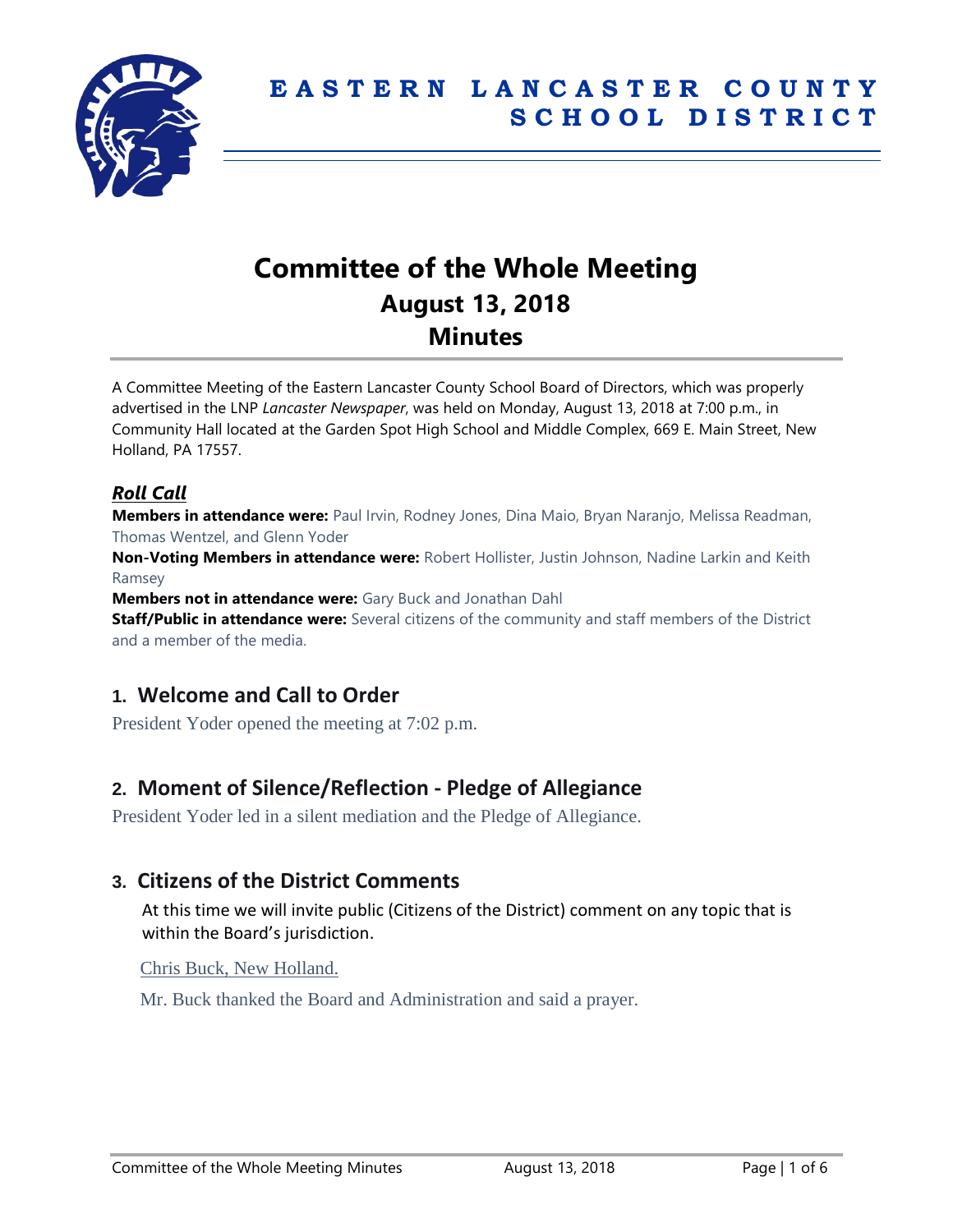## **4. Special Presentation - Bee Impactful Teacher Award Recipient Presentation**

Julie Groft to be publicly recognized as the recipient of the Bee Impactful Award for the 2017-2018 school year.

Dr. Hollister presented to the Board Mrs. Julie Groft, Health & PE Teacher at Garden Spot High School as the Bee Impactful Teacher for the 2017-2018 school year. Dr. Hollister thanked Mrs. Groft for all the activities that she provides for the entire school district for both adults and student through the Health Council.

## **5. Approve Personnel Report**

Dr. Larkin informed the Board that several new hires were present to be introduced to the Board.

Mrs. Heather Schrantz, Principal of Blue Ball Elementary School introduced Megan Pinkerton, Kindergarten Teacher.

Mr. Sanger, Principal of Garden Spot High School introduced Kyle Farkas, Science Teacher.

Mr. Wentzel made a motion to approve the personnel report. It was seconded by Mr. Naranjo. **The motion was approved. (7-0; 2 absent)**

## **6. Property and Services**

#### **a. Action Item - Authorize the Chief of Finance and Operations to sign the Non Public Transportation Contracts for 2018-19**

The cost per student will remain the same as 2017-18. The total cost may vary depending on number of students transported.

Mr. Ramsey requested the Board to approve the annual action item of authorizing him to sign the Non Public Transportation Contracts for 2018-19. He noted that there was no increase in the per day cost per student.

#### **b. Action Item - Approval of Bus Drivers (Public and Nonpublic) and Bus Assistants for the 2018- 19 School Year**

#### The list will be provided at the August 20th Board Meeting

Mr. Ramsey requested the Board to approve the list of Bus Drivers (Public and Nonpublic) and Bus Assistants for the 2018-19 School Year. He noted that an updated list would be presented at the Board meeting.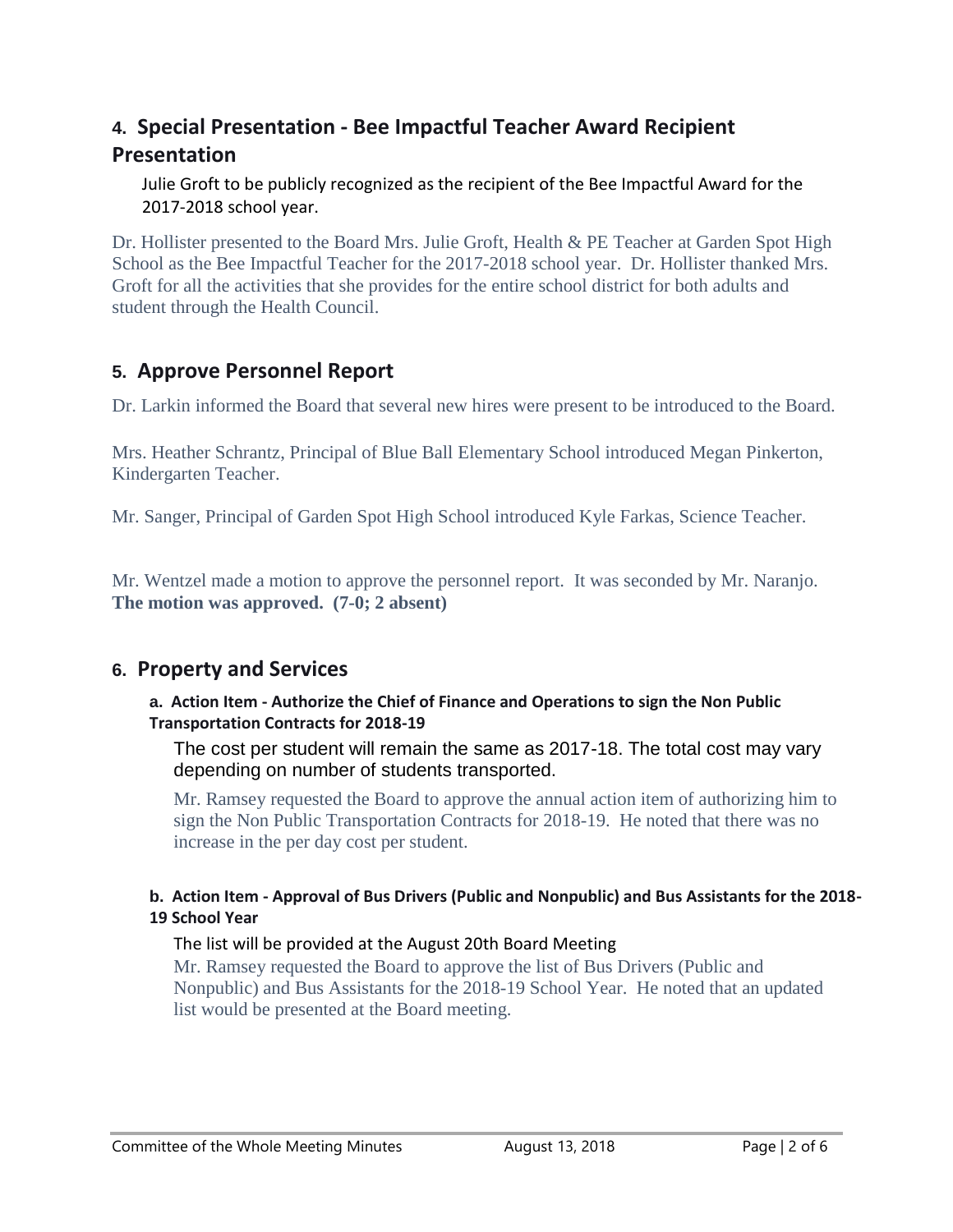#### **c. Information Item - District-Wide Feasibility Study Review and Discussion**

Mr. Ramsey introduced several representatives from Crabtree, Rohrbaugh, & Associates Architects who presented the first phase of the District Feasibility Study with a comprehensive renovation summary and estimate costs of capital improvements for the District for a 1-3 year and 4-10-year timeline.

#### **d. Information Item - Transportation Changes for 2018-19**

Mr. Ramsey introduced Mr. Neal Walsh, Director of Transportation who presented the Board several changes regarding transportation protocols and procedures starting the 2018-2019 school year to help minimize cost, maximize efficiency, and improve student safety. These included, a student's AM and PM stop to be consistent 5 days a week, student conduct forms to be filtered through the Transportation Department before going to the building principal, a new policy regarding not dropping kindergarten students off without a responsible person at the stop to receive student, and secondary buses not returning to campus to retrieve student at the end of the day (those students will have to ride the 4:00 late bus home).

The Board and Administration discussed bus transportation protocol and procedures.

Mr. Ramsey thanked Mr. Walsh for all that he has done with the Transportation Department since taking over.

#### **7. Program**

#### **a. Action Item - New Course: Piano Lab for Garden Spot High School 2018-2019 School Year Piano Lab**

This is a one-credit course that will offer each student the opportunity to develop an intermediate proficiency on the piano. The fundamentals of piano technique are taught to every student and are mastered through regular practice. This course will be a combination of classical, folk and rock piano styles of playing. Digital pianos will be provided. Students may only take this course once.

Dr. Larkin presented the new course, Piano, for the 2018-2019 school year to start in the Fall at the Secondary level to be voted on at the August Board Meeting.

#### **b. Action Item - Approve Affidavits of Guardianship for the 2018-2019 School Year**

Dr. Larkin requested the Board to approved Affidavits of Guardianship at the upcoming Board Meeting

#### **c. Information Item: New Course: AP United States Government and Politics**

AP U.S. Government and Politics is a college-level course that not only seeks to prepare students for success on the AP Exam in May, but also provides students with the political knowledge and reasoning processes to participate meaningfully and thoughtfully in discussions and debates that are currently shaping American politics and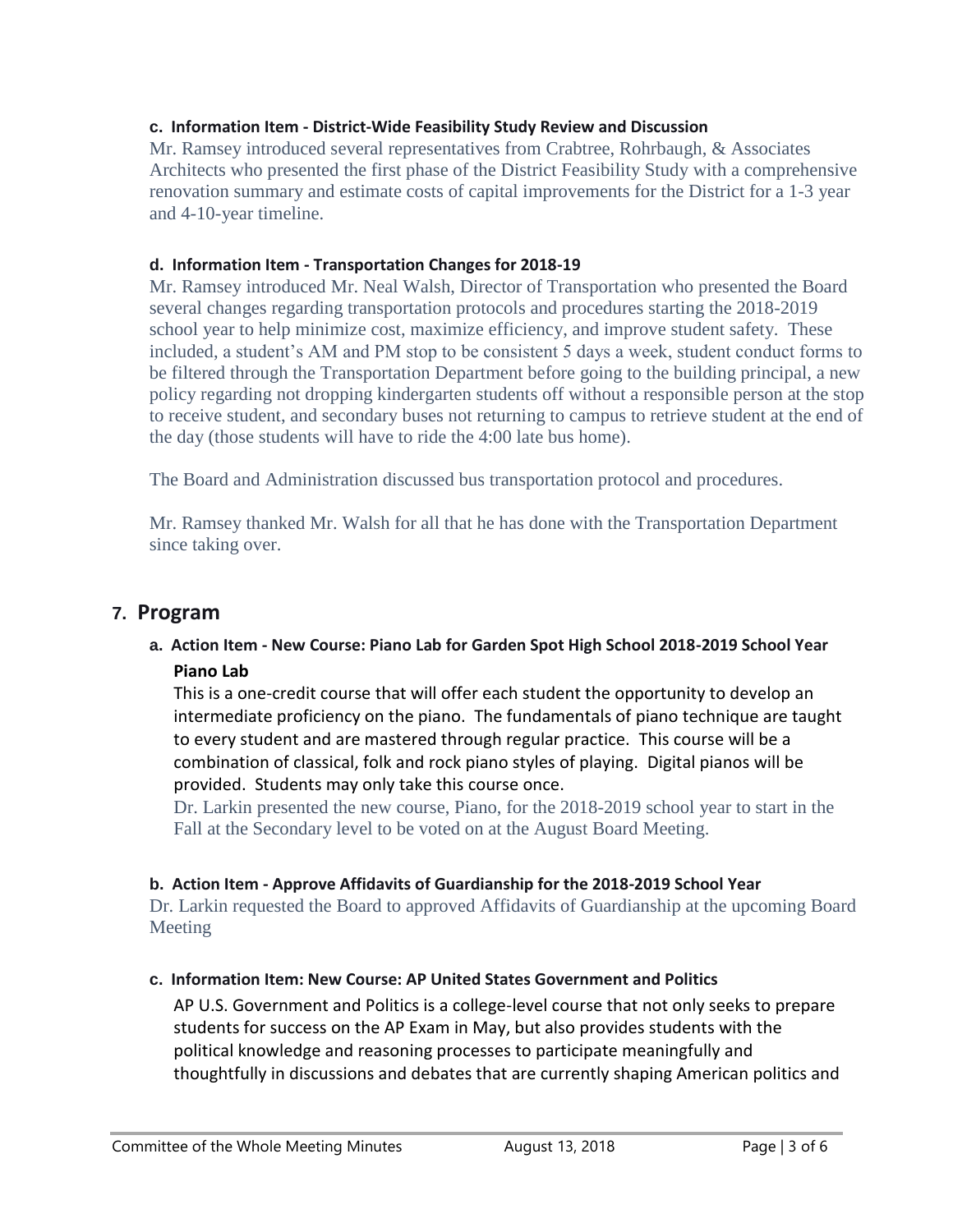society. It is important to note that this course is not a history course; it is a political science course that studies the interconnectedness of the different parts of the American political system and the behaviors and attitudes that shape this system and are the byproduct of this system.

AP U.S. Government and Politics accomplishes these goals by framing the acquisition of political knowledge around enduring understandings and big ideas about American government and politics that can be applied to a set of disciplinary practices through the use of a set of reasoning processes. Through the development of this set of political knowledge, disciplinary practices, and reasoning processes, by the end of the course, students will be able to analyze current and historical political events like a political scientist and develop factually accurate, well-reasoned, thoughtful arguments and opinions that acknowledge and grapple with alternative political perspectives.

- AP United States Government and Politics Unit/Topic Curriculum Map 2018- 2019

#### **Primary Text:**

*Government in America: People, Politics, and Policy, 2016 Presidential Edition*, George Edwards, Martin Wattenberg, and Robert Lineberry. New York, NY: Pearson.

Dr. Larkin presented a new AP course, AP United States Government and Politics, for the 2018-2019 school year to start in the Fall at the Secondary level for 11 and 12 graders which would be voted on at the September Board Meeting.

#### **8. Management**

#### **a. Action Item - Policy 832.1 Confidentiality and Security of FBI Criminal History Record Information.**

Dr. Hollister requested the Board to approve the new Board Policy 832.1 Confidentiality and Security of FBI Criminal History Record Information.

#### **b. Action Item - Resolution Request by the Board regarding the misleading advertising of Charter Schools.**

Dr. Hollister requested the Board to approve the resolution regarding the misleading advertisement of cyber charter schools.

Board and Administration discussed possible changes to the wording of the resolution before approval at the upcoming Board meeting.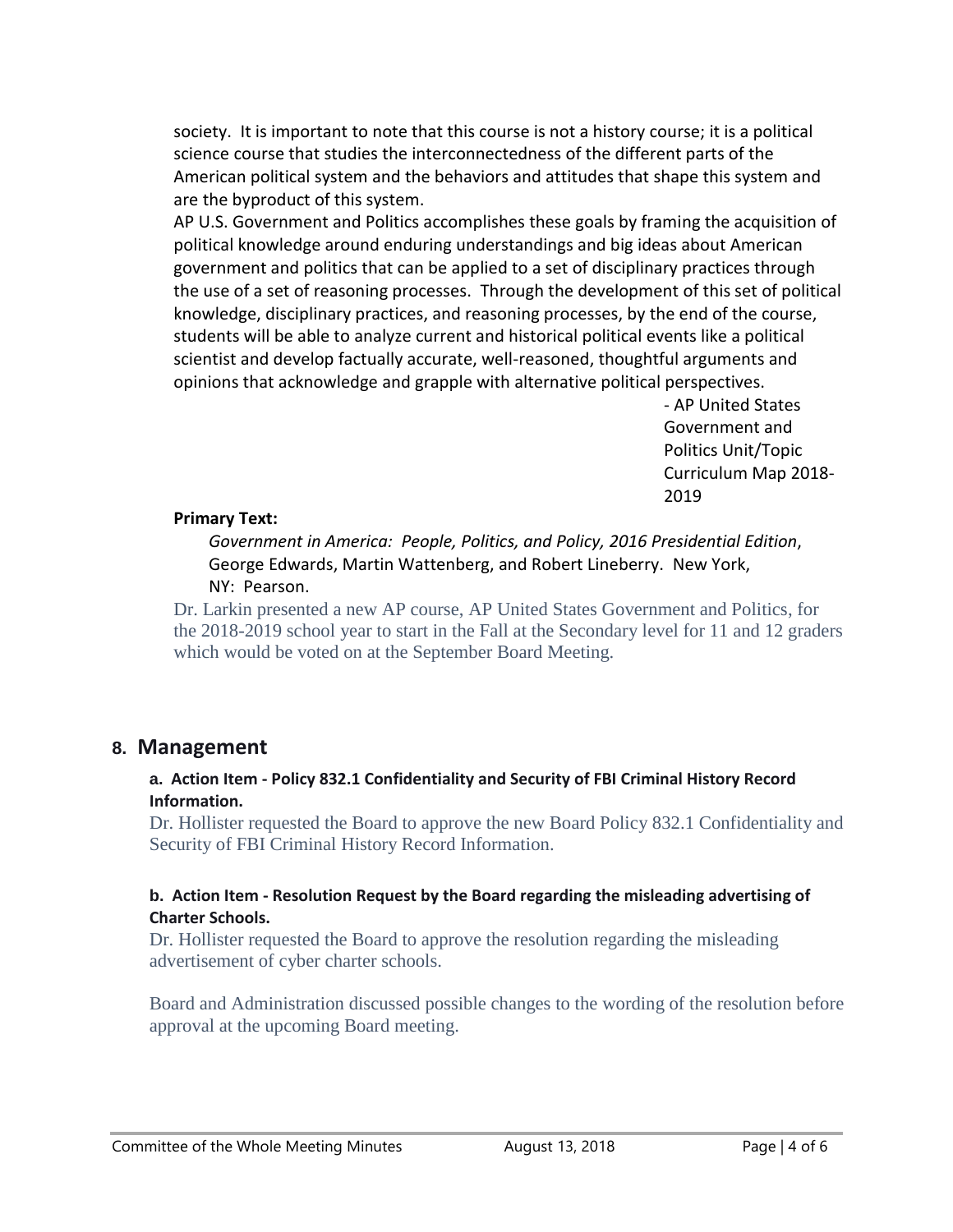#### **c. Action Item - Appointment of Mr. Steven Good as the District's Safety and Security Coordinator per school code.**

Dr. Hollister requested the Board to approve the appointment of Mr. Steven Good as the District's Safety and Security Coordinator per school code based on new legislation. He noted that Mr. Good had already been fulfilling this position over the last couple of years,

#### **d. Information Item - Reminder to begin considering Board Training specifics regarding the requirements have not been made public to date, but in ...**

Reminder to begin considering Board Training specifics regarding the requirements which have not been made public to date, but in recent legislation, it was enacted that Board Members must receive periodic school Board Member Training. Dr. Hollister informed the Board that the General Assembly recently passed legislation that would require Board training for all Board members both new and sitting. He indicated that requirements have not been set yet.

#### **e. Information Item - Update from the Administrative Retreat held in August.**

Dr. Hollister informed the Board that the District Administration held their retreat in August and hope to bring to the Board a revised vision and mission statement to become realigned with the District's move to mass customization.

### **9. Announcements**

Dr. Hollister announced to the Board that Meredith Dahl from Crossnet informed him that their organization would be providing 1,000 backpacks for student this year as well as clothes, haircuts, eye screenings, and dental screenings.

Dr. Hollister reminded the Board that next week was the In-Service Days for the teacher on Tuesday, August 21<sup>st</sup>, Wednesday, August 22<sup>nd</sup>, and Thursday, August 23<sup>rd</sup>. Dr. Hollister invited Board members to attend the opening In-Service on Thursday, August 23rd.

Dr. Hollister also announced the retirement of Connie Saylor, the contract Behind-the-Wheel driving service for students here in the District. He informed the Board that the District would replace Ms. Saylor after she retires.

## **10. Adjournment**

Mr. Irvin made a motion to adjourn the meeting at 8:06 p.m. with a second by Mr. Wentzel. **The motion was approved. (7-0; 2 absent)**